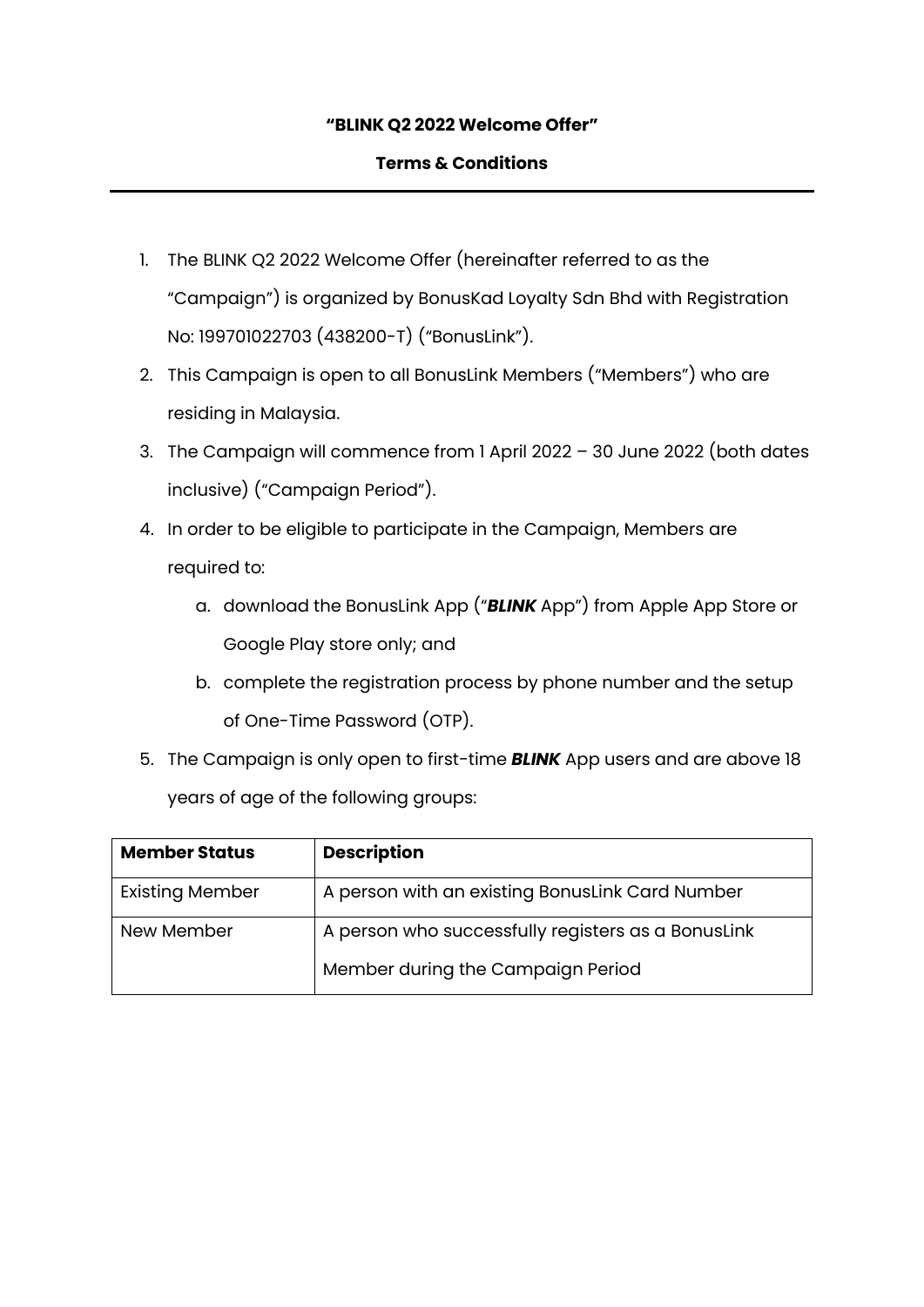#### **Rewards**

6. Upon each successful new registration to the *BLINK* App during the

**Campaign Period,** Members will be entitled to choose one (1) option from the following offers:

| Shell RM4 Voucher x one (1) piece; or        | <b>First 5,000</b> |
|----------------------------------------------|--------------------|
|                                              | pieces             |
| Shopee RM4 Voucher (no minimum spend); or    | <b>First 5,000</b> |
|                                              | pieces             |
| 200 BonusLink Points; or                     | <b>First 5,000</b> |
|                                              | Members            |
| DABOBA 20% OFF Cash Voucher* x one (1) piece | <b>First 100</b>   |
|                                              | Members            |

#### *Note:*

- *i. Limited to first fifteen thousand (15,000) registered downloads on first come, first served basis only for Shell RM4 Voucher, Shopee RM4 Voucher and 200 BonusLink Points.*
- *ii. \*DABOBA 20% OFF Cash Voucher is available only on 3 April 2022 – 5 April 2022 and 4 May 2022 – 6 May 2022 and limited to fifty (50) registered downloads on first come, first served basis each month.*

Members will receive a notification within the *BLINK* App to claim the Voucher(s) or BonusLink Points. BonusLink Points will be credited within twenty-one (21) working days from the claimed date.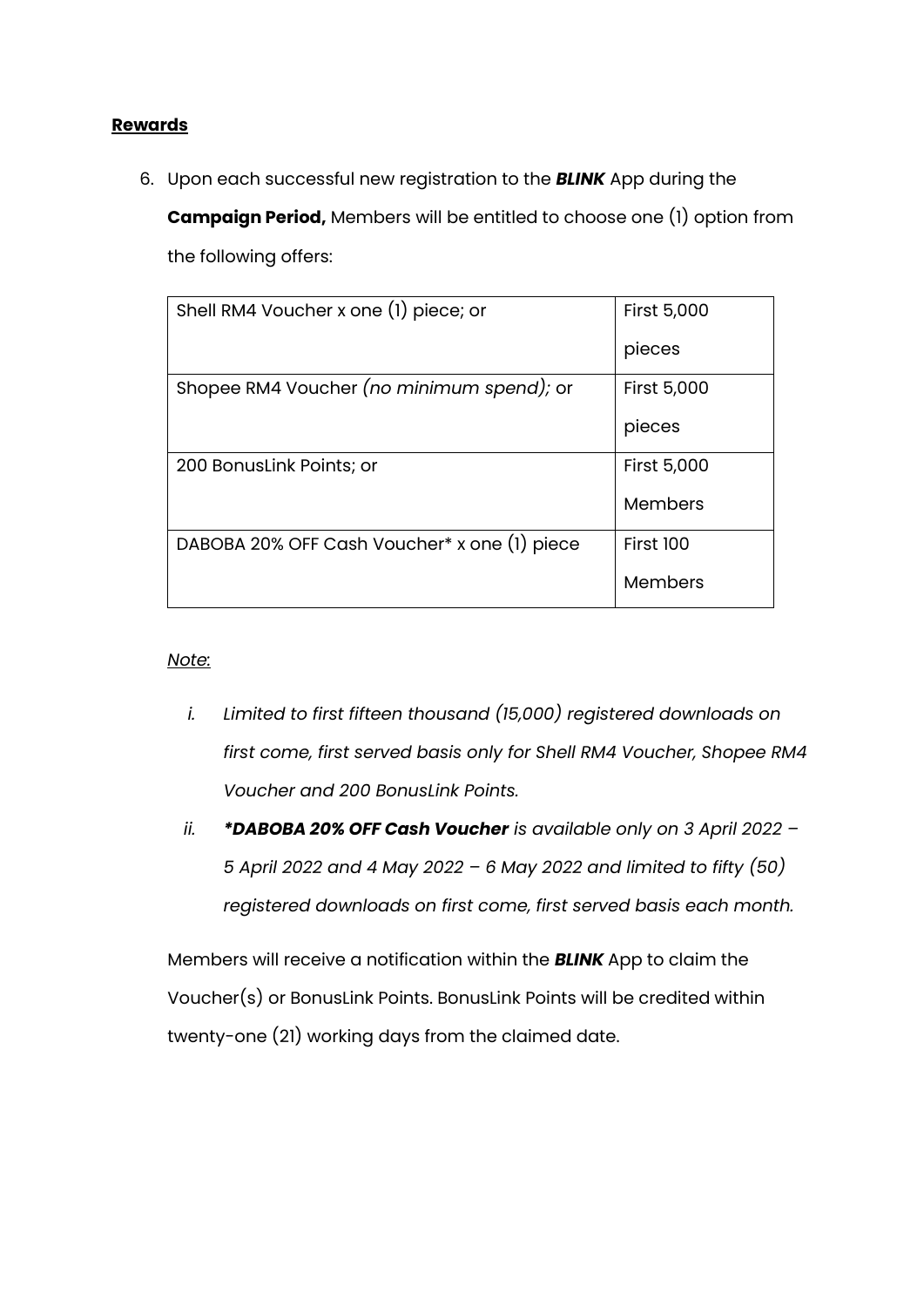# **Shell Voucher**

- 7. Shell RM4 Voucher is valid for fourteen (14) days from the date of claim. Any unutilized Voucher(s) after the validity period stated will be invalid. **Expired Vouchers will not be extended and Members are not entitled to any refund.**
- 8. Expired Shell RM4 Voucher will be placed in "My Wallet Expired".
- 9. Shell RM4 Voucher is valid for purchase of Shell Fuels and Shell Select items.
- 10. **Members can only utilize one (1) Shell RM4 Voucher per valid transaction for the purchase of Shell Fuels and Shell Select items.**
- 11. In the event that the valid transaction value of Shell Fuels and Shell Select items are below the value of the Shell Vouchers, the remaining value will be deemed as utilized and will not be returned to Members.

# **Shopee Voucher**

- 12. Shopee RM4 Voucher will expire on 31<sup>st</sup> July 2022, 11.59pm. Any unutilized Voucher after the expiry date stated will be invalid. **Expired Vouchers will not be extended and Members are not entitled to any refund.**
- 13. Expired Shopee RM4 Voucher will be placed in "My Wallet Expired".
- 14. Shopee Voucher is applicable for order(s) using Shopee Guarantee under Shopee Mall & preferred stores only.
- 15. Shopee Voucher code must be entered at checkout page of Shopee Mobile App only.
- 16. Shopee Voucher is not valid for Diapers & Potties, Baby Formula, Food & Supplements, Tickets & Vouchers, Automotive Merchandise, Gaming Topups and S-Mart Milo.
- 17. Shopee reserves the right to amend or cancel the Voucher at any time. For enquiries or assistance, please contact Shopee Customer Service at +603- 2298 9222.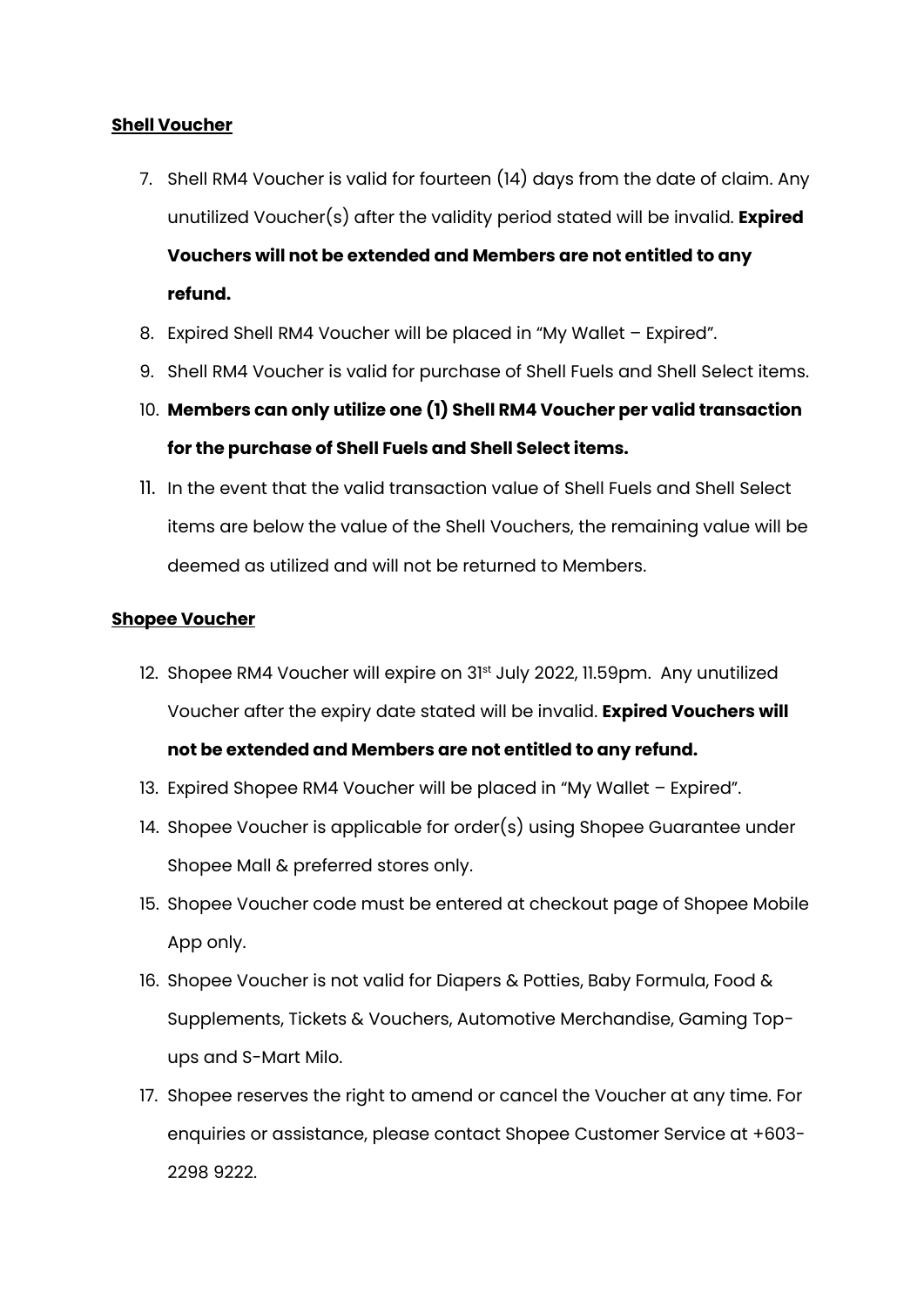## **DABOBA 20% OFF Cash Voucher**

- 18. DABOBA 20% OFF Cash Voucher is valid upon purchase of any drinks at all participating outlets on weekdays, weekends, and public holidays. The Voucher is not applicable to any other promotional or seasonal items and discounts.
- 19. DABOBA 20% OFF Cash Voucher is inclusive of 10% service charge and 6% SST.
- 20. DABOBA 20% OFF Cash Voucher is redeemable only via *BLINK* App and strictly not exchangeable for cash or revalidation.
- 21. DABOBA 20% OFF Cash Voucher will expire on 31st May 2022, 11.59pm. Any unutilized Voucher after the expiry date stated will be invalid. **Expired Vouchers will not be extended, and Members are not entitled to any refund.**
- 22. Expired DABOBA 20% OFF Cash Voucher will be placed in "My Wallet Expired".
- 23. In order to utilize the Voucher, Member needs to show the DABOBA 20% OFF Cash Voucher QR code to the cashier, slide to redeem after purchase completed or cashier can scan the QR code via BonusLink2Biz App (Biz).
- 24. DABOBA 20% OFF Cash Voucher is only applicable for one (1) time use only and is redeemable per transaction. Combination of Vouchers is not allowed.

**Note:**

|                | Minimum spend RM15: RM3 OFF                   |
|----------------|-----------------------------------------------|
| DABOBA 20% OFF | Capped at RM150: RM30 OFF                     |
| Cash Voucher   | Cashier will deduct 20% OFF manually from POS |
|                | upon payment.                                 |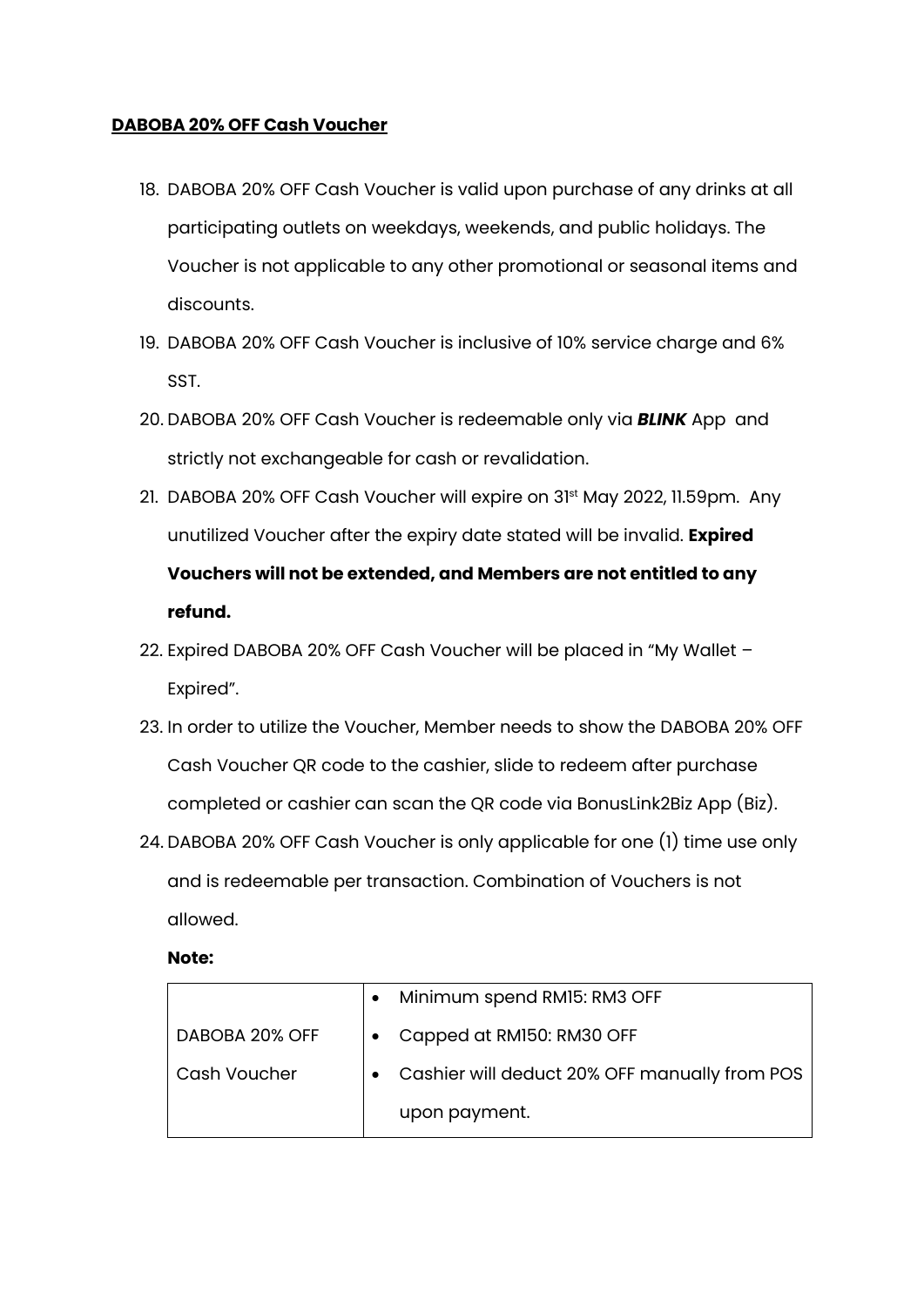#### **General Terms and Conditions**

- 1. **All Vouchers are non-assignable, non-transferable, non-exchangeable for cash in part or full, non-returnable and/or non-refundable.**
- 2. By participating in this Campaign, the Members expressly agree and consent to be legally bound by these Terms and Conditions including all decisions of BonusLink which will be deemed as final and binding on all Members and no correspondence will be entertained. BonusLink reserves the right to disqualify any Member that it knows is, or has reasonable grounds to believe is, ineligible to participate in this Campaign due to this clause.
- 3. By participating in this Campaign, Members expressly agree and consent to BonusLink (and any third party authorized by BonusLink) to use Members' personal details including Members' names and photographs for publicity purposes and for the purposes of this Campaign. In the event that Members do not consent to the use of any of Members' personal data including photographs, please notify BonusLink of the same immediately upon notification to claim any reward. Failure to provide consent will render Members' entry disqualified from the Campaign. All personal data provided by Members in the Campaign will be updated unto Members' BonusLink Accounts. Any personal data used by BonusLink will be in compliance with the Personal Data Protection Act 2010 as indicated in BonusLink's Personal Data Protection Policy stated in BonusLink's platform.
- 4. This Campaign strictly does not apply to EU residents.
- 5. These Terms and Conditions, as the same may be amended from time to time shall prevail over any inconsistent terms, conditions, provisions or representation contained in any other promotional materials and/or advertisements relating to this Campaign. In the event of any conflict or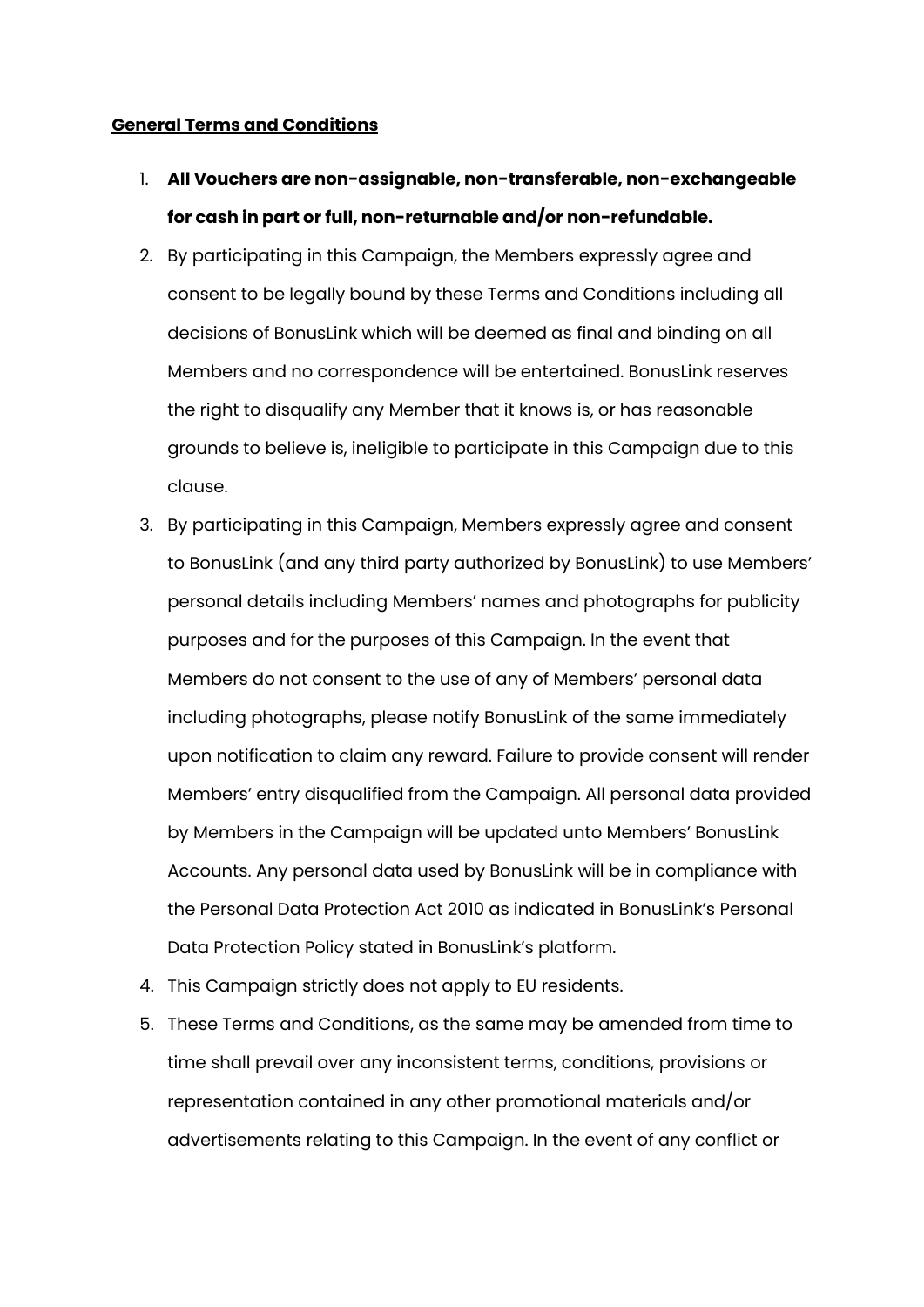inconsistency between the English version and any translation thereof, the English version of the Terms and Conditions shall prevail.

- 6. BonusLink reserves the right at its absolute discretion to vary, delete and/or add to any of these Terms and Conditions (wholly or in part) time to time in such manner as BonusLink deems appropriate without prior notice to any party including but not limited to the Members.
- 7. BonusLink reserves the absolute right to cancel, terminate or suspend this Campaign with or without any prior notice and/or assigning any reason. For the avoidance of doubt, any cancellation, termination or suspension by BonusLink of this Campaign shall not entitle any party to any claim or compensation against BonusLink for any and all losses and/or damages suffered or incurred as a direct or indirect result of the act of cancellation, termination or suspension.
- 8. In no event will BonusLink be liable for any loss or damages including without limitations, loss of income, profits or goodwill, direct or indirect, incidental, consequential, exemplary, punitive and/or special damages of any party including third parties howsoever arising whether in contract, tort, negligence or otherwise, in connection with this Campaign, even if BonusLink has been advised of the possibility of such damages in advance, and all such damages are expressly excluded.
- 9. BonusLink to the fullest extent permitted by law exclude all warranties, rights and remedies (including warranties implied by statute or otherwise) that Members would otherwise be entitled to by law.
- 10. Members are responsible for and shall comply with all these Terms and Conditions and Members shall not, as part of the participation in this Campaign, breach any of these terms.
- 11. All Members shall comply with all applicable laws when participating in this Campaign.